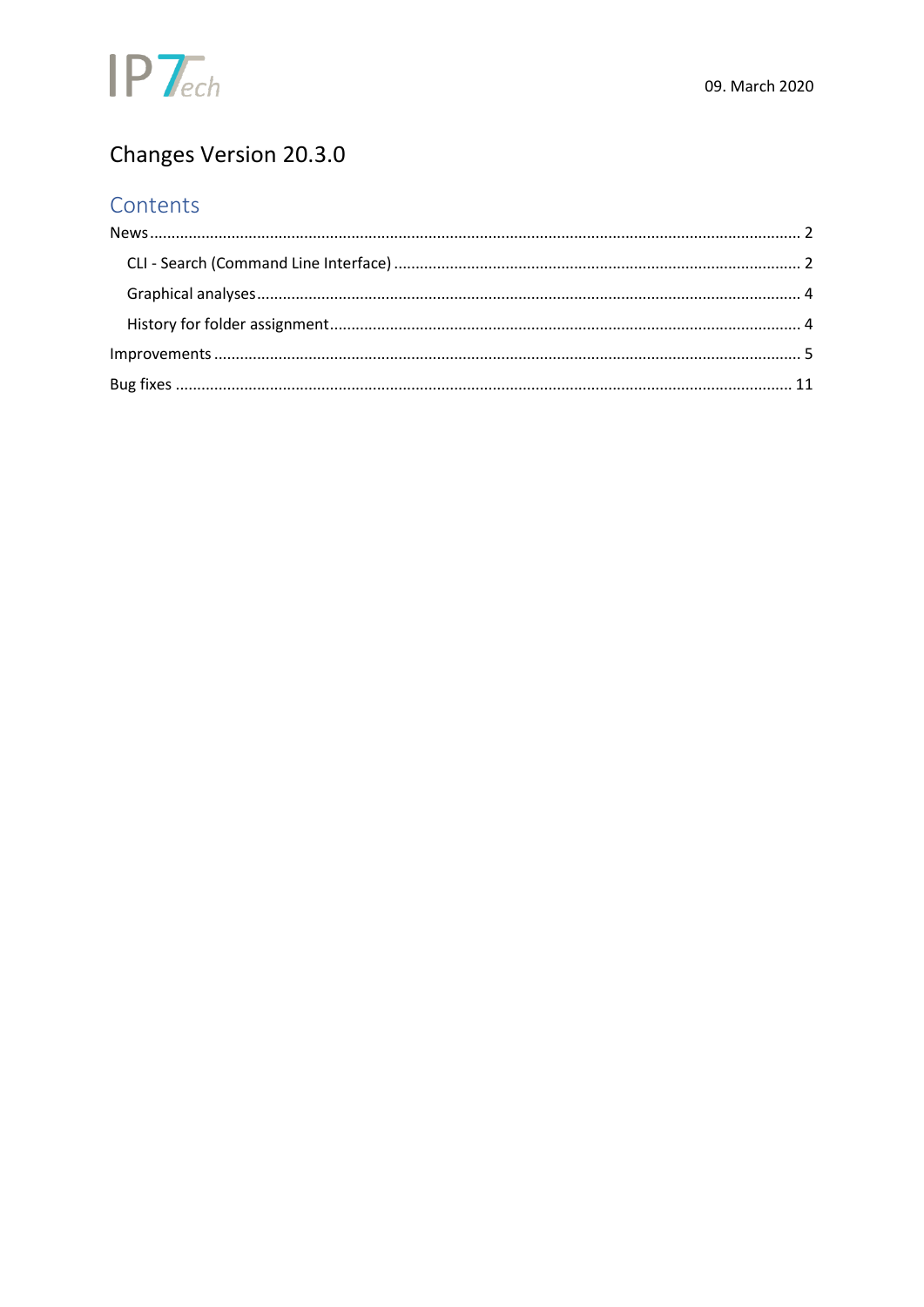

### <span id="page-1-0"></span>News

#### <span id="page-1-1"></span>CLI - Search (Command Line Interface)

The first BETA version of the CLI search is now available. It enables you to enter the entire search query as text. Instead of creating the search criteria via search blocks using the graphical surface, it can now be entered as text.



The following search blocks/ search options are supported with this version:

- Full text search
- Date
- Country search
- Applicant
- Inventor
- Classification
- Brackets (without citation)
- Patent number search
- Comments (currently without group comment)
- Legal status
- Result lists (no temporary result lists)
- Search history

#### Advanced

- Opposition
- Amount of countries

The search options will be continuously extended. In the future nearly every search block will be available to be used in the CLI search.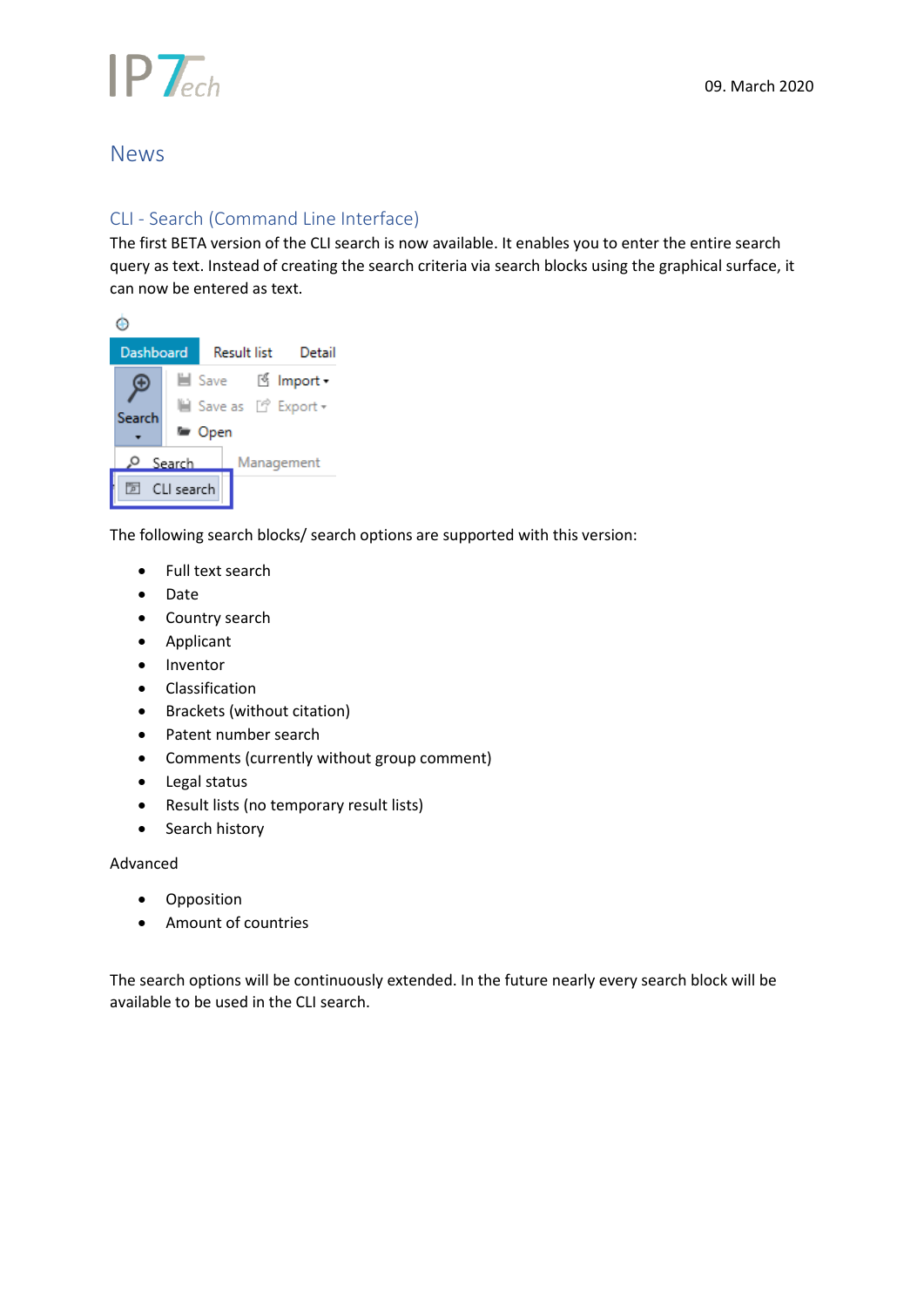

#### Example for a CLI search:

```
[s]1
 \overline{2}\Box ( [A]
 \overline{\mathbf{3}}TEXT[A, TAC, M]:(
    Ė
 4
         rotor or fan or blade
 5
         \lambda0<sub>R</sub>6
 \overline{7}IPC[IC]:("B29L 2031/082+", "B29L 2031/3088+")
    白
     \mathbb{L}_\mathbf{1}8
 9
       AND
10 <del>D</del>DATE[A, PUBLISHED]:>1995-01-01
11
       AND
12 ⊟COUNTRYCODE: (DE, EP, FR, US, WO)
13
       AND
14 ELEGALSTATUS: (PUBLISHED, GRANTED, UTILITYMODEL)
15
       AND
16 EAPPLICANT [OEP]: ((airbus and helicopter%) or eurocopter)
```
Normal searches can be converted to a CLI search and vice versa.



The CLI search can be used as an independent tab or can be combined with other search blocks.

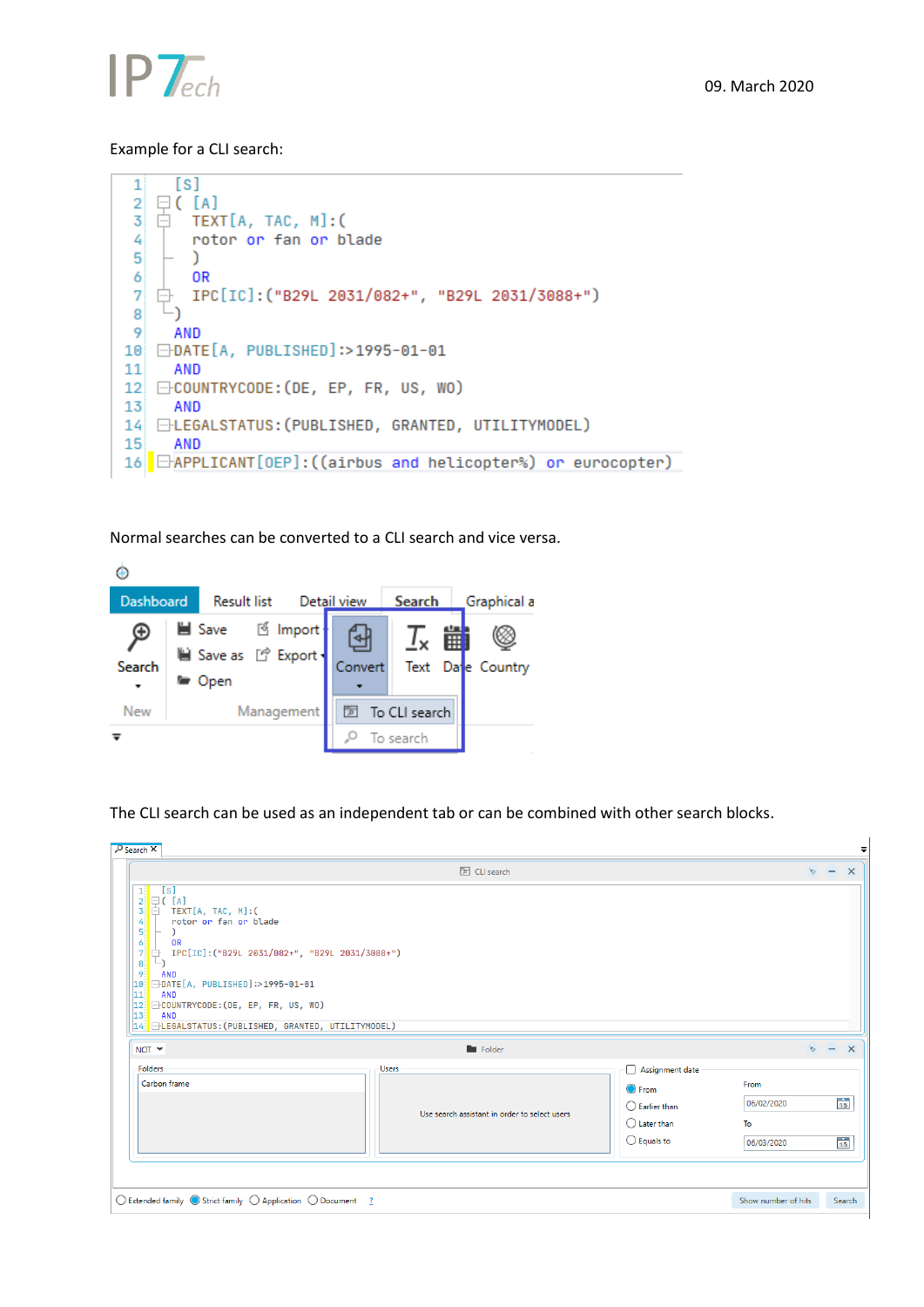

The CLI search is not visible by default but can be activated as requested. If you are interested, please contact us.

#### <span id="page-3-0"></span>Graphical analyses

New graphical analyses are available for you with this version: **Applicant in combination with classification**

Which applicants/ companies are active in which classes/ technologies?

Multiple companies can be compared with each other. The result is displayed as a bar graph or a bubble graph.



#### <span id="page-3-1"></span>History for folder assignment

In detail view, it is now possible to see the complete folder history for a patent or a patent family. This way it is possible to comprehend when a patent was assigned to a folder and, if and when a patent was removed from a folder.

|      | $\mathbb G$ Folder assignment history $\mathsf X \parallel \mathbb B$ Biblio, info. | $\mathcal{I}_{\mathsf{x}}$ Abstract / Claims | $\mathcal{I}_{\mathsf{x}}$ Description | Document links      | <b>B</b> Additional Fields    | =                   |
|------|-------------------------------------------------------------------------------------|----------------------------------------------|----------------------------------------|---------------------|-------------------------------|---------------------|
| View | Document<br>$\checkmark$                                                            |                                              |                                        |                     |                               |                     |
|      | Folder                                                                              | Representative                               | Assigned from                          | Assigned at         | Deassigned from Deassigned at |                     |
|      | Bicycle Company/Bike/frame/carbon frame                                             | EP 2439304 B1                                | nothen                                 | 05/03/2020 16:06:14 |                               |                     |
| 而    | Bicycle Company/Bike/brake/disc brake                                               | EP 2439304 B1                                | nothen                                 | 05/03/2020 16:06:05 | nothen                        | 05/03/2020 16:06:24 |
|      |                                                                                     |                                              |                                        |                     |                               |                     |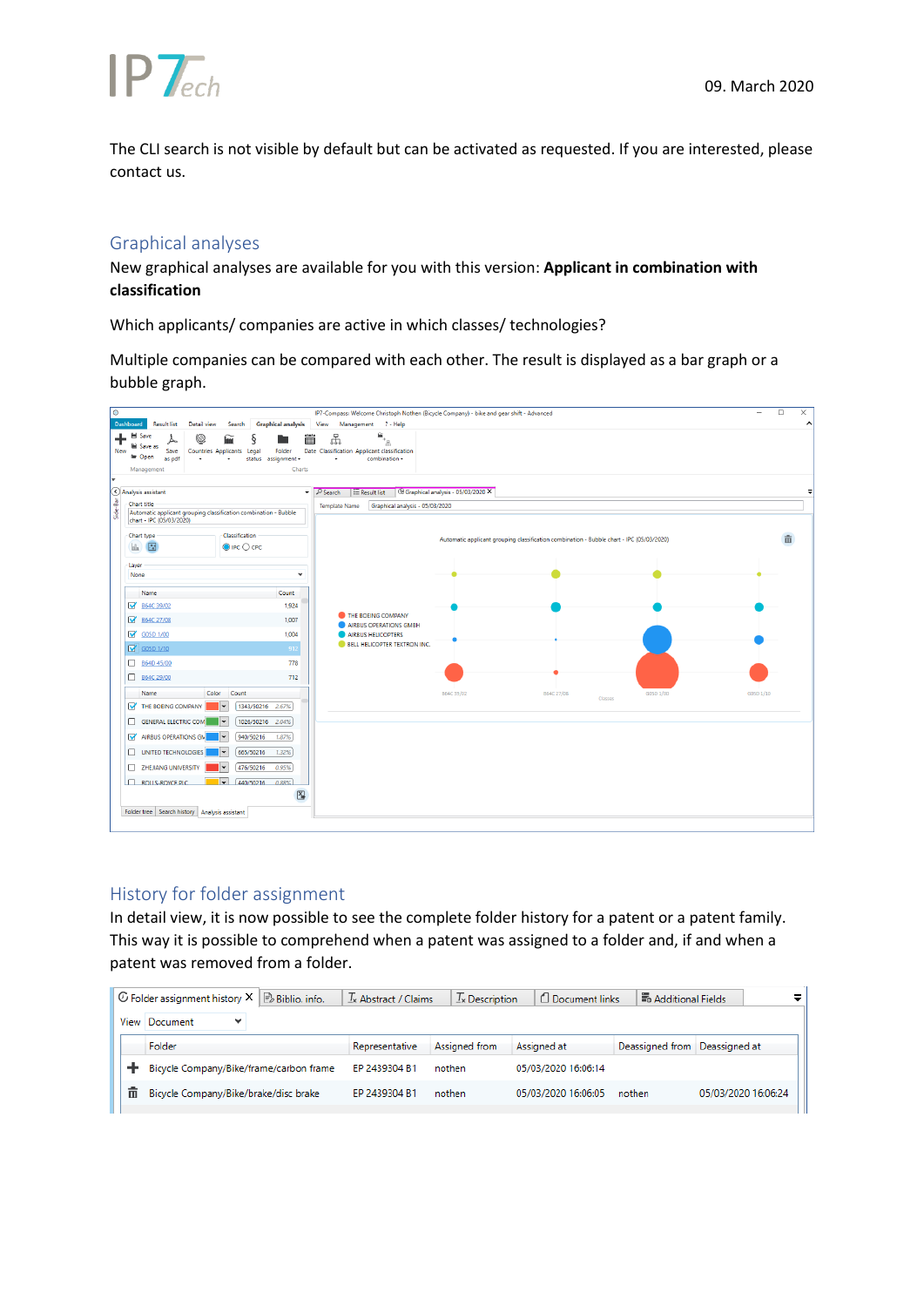

## <span id="page-4-0"></span>Improvements

- Ad hoc task user administration
	- o Users can now add themselves to their own Ad hoc task. This way users can create tasks for themselves.
	- o With one click, all users of a network can be selected for an Ad hoc task.
- Search surface
	- o The search block for the folder search was improved.

|          |              | Search Assistant                                                                                                   |                                 |       | $\overline{\phantom{a}}$ $\sqrt{ }$ Search $\overline{\phantom{a}}$ |                                                                                                  |                 |                                               |                                                                                                              |                                        | ÷                                    |
|----------|--------------|--------------------------------------------------------------------------------------------------------------------|---------------------------------|-------|---------------------------------------------------------------------|--------------------------------------------------------------------------------------------------|-----------------|-----------------------------------------------|--------------------------------------------------------------------------------------------------------------|----------------------------------------|--------------------------------------|
| Side-Bar | Folders      | Folder name                                                                                                        | Search                          |       |                                                                     |                                                                                                  | <b>E</b> Folder |                                               |                                                                                                              | $\mathcal{C}^{\mathcal{C}}$            | $\times$<br>$\overline{\phantom{m}}$ |
|          |              | 4 <b>D</b> Bicycle Company (78149)<br>▲ □ Bike (1109)<br><sup>1</sup> Observation (17)<br><b>▷ ■ v</b> brake (789) | AutoSearchTest DbCheck (146462) |       | Folders<br>brake                                                    |                                                                                                  | Users           | Use search assistant in order to select users | Assignment date<br><b>O</b> From<br>$\bigcirc$ Earlier than<br>$\bigcirc$ Later than<br>$\bigcirc$ Equals to | From<br>04/01/2020<br>To<br>04/02/2020 | $\frac{1}{15}$<br>$\frac{1}{15}$     |
|          | <b>Users</b> | $\triangleright$ $\Box$ $\Box$ frame (27)<br>Enter a text to filter the entries                                    |                                 |       |                                                                     |                                                                                                  |                 |                                               |                                                                                                              |                                        |                                      |
|          | П            | Username                                                                                                           | Email                           |       |                                                                     |                                                                                                  |                 |                                               |                                                                                                              |                                        |                                      |
|          |              | p7support                                                                                                          | ip7-support@ip7.tech            |       |                                                                     |                                                                                                  |                 |                                               |                                                                                                              |                                        |                                      |
|          |              | DoeTest                                                                                                            | JohnDoe@ip7.tech                |       |                                                                     |                                                                                                  |                 |                                               |                                                                                                              |                                        |                                      |
|          | 0            | MMustermann                                                                                                        | MaxMuster@ip7.tech              |       |                                                                     |                                                                                                  |                 |                                               |                                                                                                              |                                        |                                      |
|          | 0            | nothen                                                                                                             | c.nothen@ip7.tech               |       |                                                                     |                                                                                                  |                 |                                               |                                                                                                              |                                        |                                      |
|          | $\Box$       | rPaulson                                                                                                           | c.nothen.2@ip7.tech             |       |                                                                     |                                                                                                  |                 |                                               |                                                                                                              |                                        |                                      |
|          |              | Folder tree                                                                                                        | Search history Search Assistant | Apply |                                                                     | $\bigcirc$ Extended family $\bigcirc$ Strict family $\bigcirc$ Application $\bigcirc$ Document ? |                 |                                               |                                                                                                              | Show number of hits                    | Search                               |

#### o The search block for group comments was improved.

|      |        | Search Assistant                                |                     | $\overline{\phantom{a}}$ $\overline{\phantom{a}}$ Search $\overline{\phantom{a}}$ |         |               |              |                         |                     |                 |
|------|--------|-------------------------------------------------|---------------------|-----------------------------------------------------------------------------------|---------|---------------|--------------|-------------------------|---------------------|-----------------|
| နှ   | Users  |                                                 |                     |                                                                                   |         | Group comment |              |                         | $\times$ - $\times$ |                 |
| Side | nothen |                                                 |                     | Group comment                                                                     | Comment |               | <b>Users</b> | Date                    |                     |                 |
|      | O      | Username                                        | Email               | additional LS information                                                         |         |               | nothen       | <b>O</b> From           | From                |                 |
|      |        | M nothen                                        | c.nothen@ip7.tech   | of P information from R&D                                                         |         |               |              | $\bigcirc$ Earlier than | 04/01/2020          | $\overline{15}$ |
|      | п      | rPaulson                                        | c.nothen.2@ip7.tech |                                                                                   |         |               |              | $\bigcirc$ Later than   | To                  |                 |
|      |        |                                                 |                     |                                                                                   |         |               |              | $\bigcirc$ Equals to    | 04/02/2020          | $\overline{15}$ |
|      |        |                                                 |                     |                                                                                   |         |               |              |                         |                     |                 |
|      |        |                                                 |                     |                                                                                   |         |               |              |                         |                     |                 |
|      |        |                                                 |                     |                                                                                   |         |               |              |                         |                     |                 |
|      |        |                                                 |                     |                                                                                   |         |               |              |                         |                     |                 |
|      |        |                                                 | Apply               |                                                                                   |         |               |              |                         |                     |                 |
|      |        | Folder tree   Search history   Search Assistant |                     | ○ Extended family ● Strict family ○ Application ○ Document ?                      |         |               |              |                         | Show number of hits | Search          |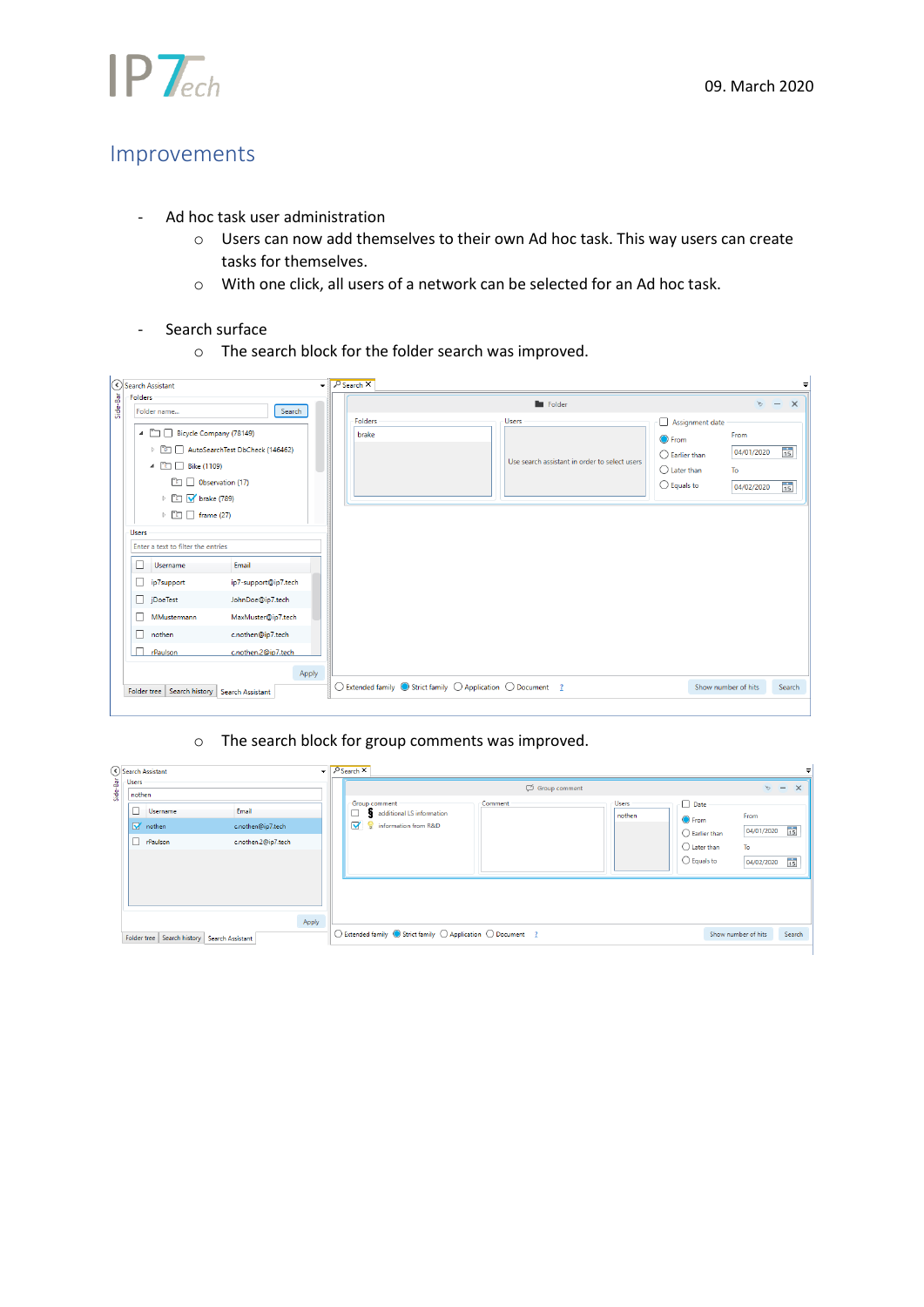

o The search block for additional fields was improved. Among other improvements, selected entries are now displayed more clearly.

|          | Search Assistant                                | $\overline{\phantom{C}}$ $\overline{\phantom{C}}$ Search $\overline{\phantom{C}}$ |                     |                     |  |
|----------|-------------------------------------------------|-----------------------------------------------------------------------------------|---------------------|---------------------|--|
| Side-Bar | del                                             | Additional field Project<br>$\checkmark$                                          |                     | $\times$ - $\times$ |  |
|          | $\Box$                                          |                                                                                   |                     |                     |  |
|          | $\Box$ delta                                    | 04/08 mm alpha mm                                                                 |                     |                     |  |
|          |                                                 |                                                                                   |                     |                     |  |
|          |                                                 |                                                                                   |                     |                     |  |
|          |                                                 |                                                                                   |                     |                     |  |
|          |                                                 |                                                                                   |                     |                     |  |
|          |                                                 |                                                                                   |                     |                     |  |
|          |                                                 |                                                                                   |                     |                     |  |
|          | Apply                                           |                                                                                   |                     |                     |  |
|          | Folder tree   Search history   Search Assistant | ◯ Extended family ● Strict family ○ Application ○ Document ?                      | Show number of hits | Search              |  |

- o The arrangement of the search blocks was improved. If, for example, a search block is selected in the search, the following search block is added directly underneath the search block.
- o If new search blocks are added, the view will be centred on this search block (simplifies working with large search profiles).
- Display for additional fields can be selected
	- o Extended family (shows all values of the entire family)
	- o Documents ( shows all values of the family, divided into the individual documents)

| $\mathbb{B}$ Biblio, info. | $\mathcal{I}_{\mathsf{x}}$ Abstract / Claims | $T_{\rm x}$ Description | Document links | 最 Additional Fields X |         |
|----------------------------|----------------------------------------------|-------------------------|----------------|-----------------------|---------|
| Documents<br>View          |                                              |                         |                |                       |         |
| GB 2453039 B               | 120                                          |                         |                |                       |         |
| int. No. JP 2009073482 A   | 120                                          |                         |                |                       | $\odot$ |
| TW M333381 U               | 122                                          |                         |                |                       |         |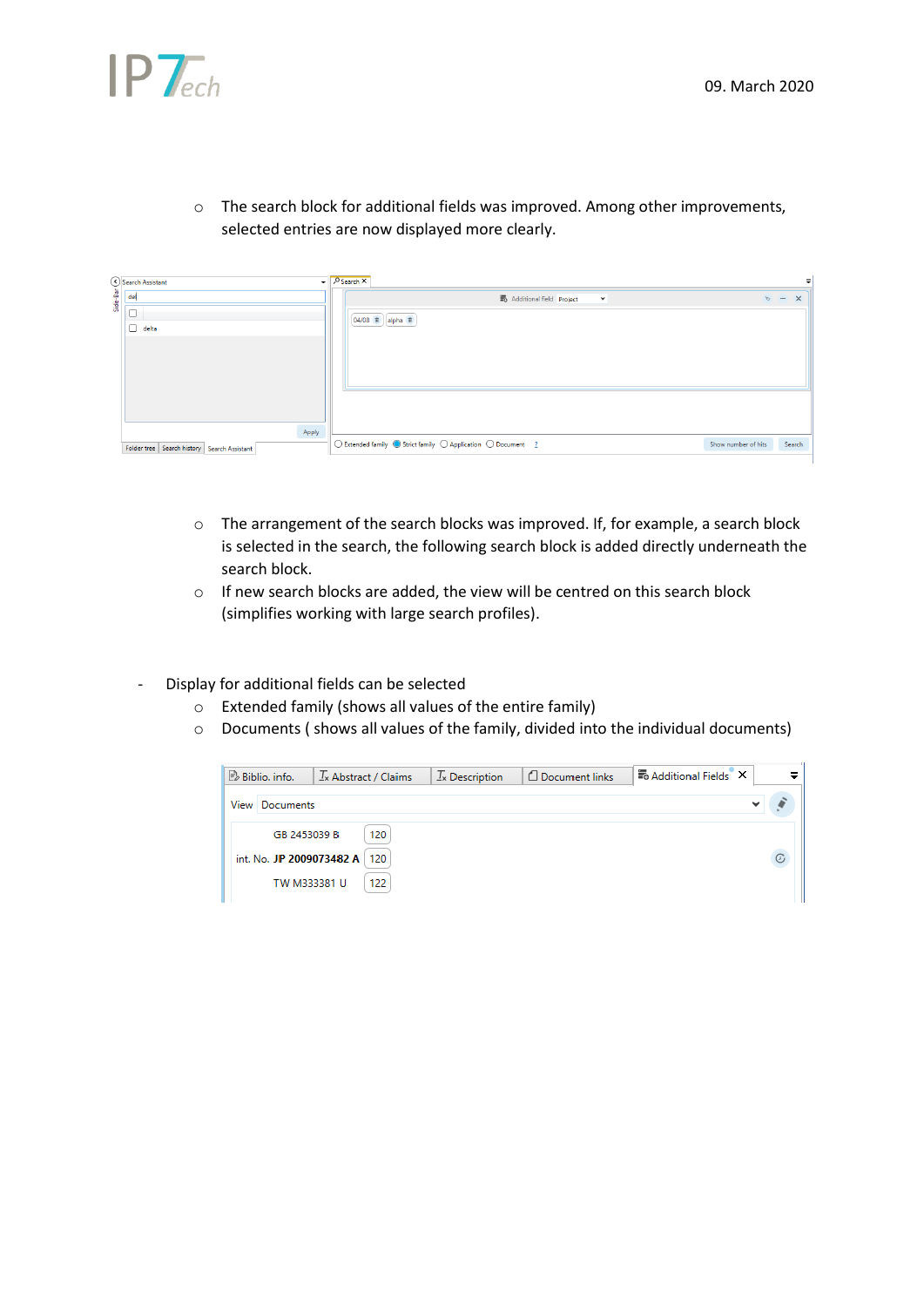



- History function
	- o Changes in the additional fields are now saved and can be re-opened via the history.

| Patent number   | Value | User | Date                                 |
|-----------------|-------|------|--------------------------------------|
| JP 2009073482 A | 124   |      | Christoph Nothen 05/03/2020 16:51:03 |
| JP 2009073482 A | 120   |      | Christoph Nothen 05/03/2020 16:50:03 |
| TW M333381 U    | 122   |      | Christoph Nothen 05/03/2020 16:49:44 |
| GB 2453039 B    | 120   |      | Christoph Nothen 05/03/2020 16:49:33 |

- Values of additional fields can now be copied for other documents of the same patent family.

| <b>Bo</b> Additional Fields $X \rvert B$ Biblio, info. |               | $\frac{1}{x}$ Abstract / Claims | $T_{x}$ Description | =  |
|--------------------------------------------------------|---------------|---------------------------------|---------------------|----|
| <b>View Documents</b>                                  |               |                                 |                     |    |
| Project EP 1632691 A2 alpha<br>ÿ                       | bravo<br>Edit | delta                           |                     | T, |
|                                                        | Copy          | Open selection window           |                     |    |
|                                                        |               | CA 2517814 A1                   |                     |    |
|                                                        |               | CA 2517814 C                    |                     |    |
|                                                        |               | EP 1632691 A3                   |                     |    |
|                                                        |               | EP 1632691 B1                   |                     |    |
|                                                        |               | ES 2386285 T3                   |                     |    |
|                                                        |               | JP 2006071041 A                 |                     |    |
|                                                        |               | PT 1632691 E                    |                     |    |
|                                                        |               | US 2006049007 A1                |                     |    |
|                                                        |               | US 7845473 B2                   |                     |    |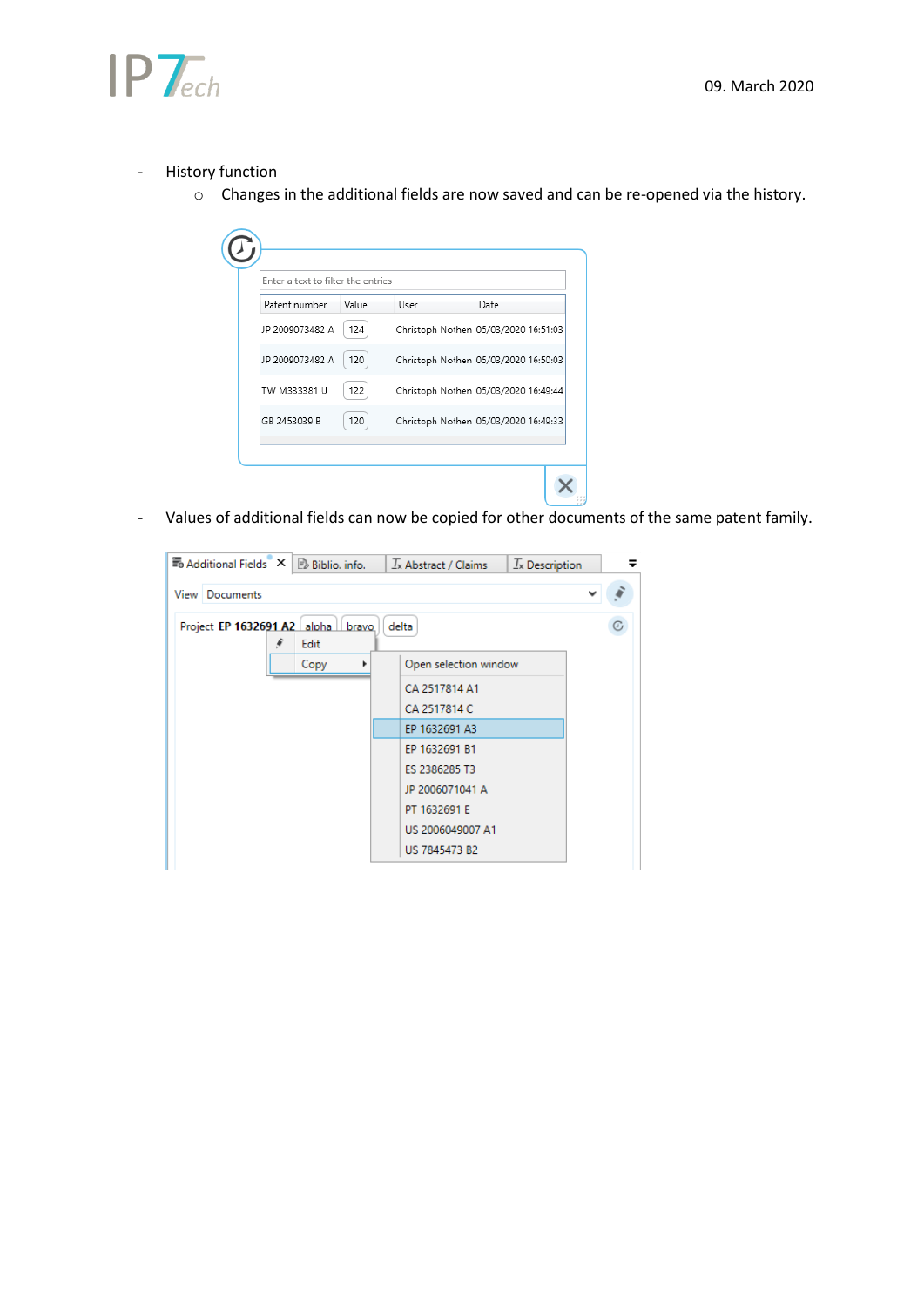

#### Detail view

o IPC/CPC classes can now be displayed family based (strict or extended family)



- o It is now possible to dynamically scroll in the highlighting details (the blue bar can now be moved smoothly)
- **Result list** 
	- o Now, the first publication date is displayed instead of the publication date.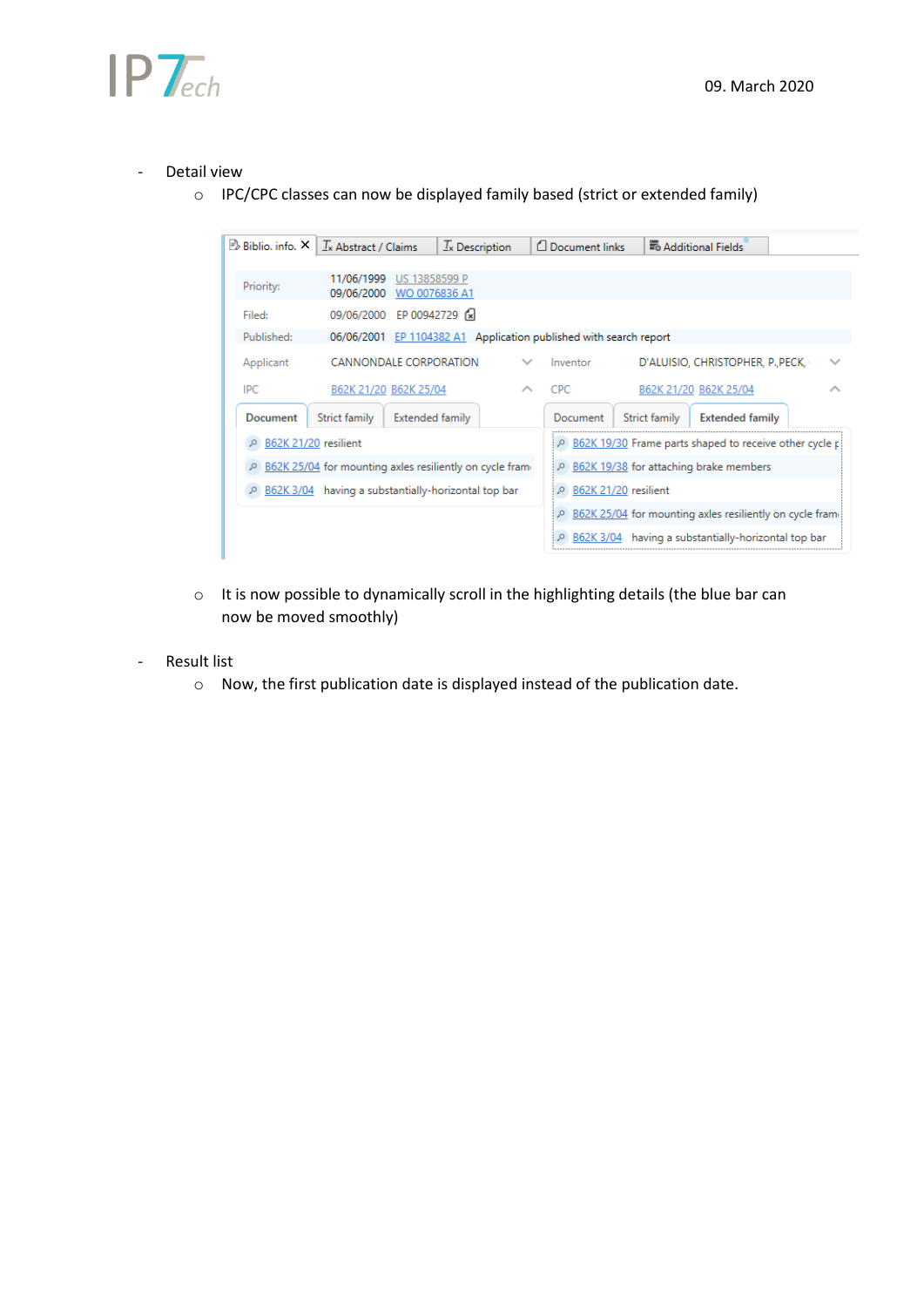

- Filter

o The size of individual lists/ evaluations can be adjusted.

| $\blacktriangleleft$ | Filter                        |      |                              |       |                   |              | $\times$ |
|----------------------|-------------------------------|------|------------------------------|-------|-------------------|--------------|----------|
| Side-Bar             | Countries                     |      | $\exists$ Count              | ٧     | 115위<br>Height    | 亩            |          |
|                      | US                            |      |                              |       | 663/1109          | 59.78%       |          |
|                      | EP                            |      |                              |       | 525/1109          | 47.34%       |          |
|                      | <b>CN</b>                     |      |                              |       | 513/1109          | 46.26%       |          |
|                      | DE                            |      |                              |       | 332/1109          | 29.94%       |          |
|                      | <b>WO</b>                     |      |                              |       | 316/1109          | 28.49%       |          |
|                      | <b>IPC</b>                    | ⋾    | Percent $\blacktriangledown$ |       | $300 -$<br>Height | 亩            |          |
|                      | B62L 1/14                     |      |                              |       | 52/639            | 8.14%        |          |
|                      | B62L 1/10                     |      |                              |       | 45/678            | 6.64%        |          |
|                      | B62L 1/00                     |      |                              |       | 191/3298          | 5.79%        |          |
|                      | B62L 1/02<br>M                |      |                              |       | 95/1670           | 5.69%        |          |
|                      | B62L 1/06                     |      |                              |       | 52/977            | 5.32%        |          |
|                      | B62L 1/16                     |      |                              |       | 18/403            | 4.47%        |          |
|                      | B62L 1/12                     |      |                              |       | 26/733            | 3.55%        |          |
|                      | B62M 9/122                    |      |                              |       | 14/461            | 3.04%        |          |
|                      | B62L 5/00                     |      |                              |       | 21/908            | 2.31%        |          |
|                      | B62M 6/65                     |      |                              |       | 12/648            | 1.85%        |          |
|                      | B62M 6/55                     |      |                              |       | 26/1417           | 1.83%        |          |
|                      | B62M 6/60                     |      |                              |       | 17/950            | 1.79%        |          |
|                      | B62M 25/08                    |      |                              |       | 24/1442           | 1.66%        |          |
|                      | CPC                           | ₹    | Percent                      |       | $200 -$<br>Height | 亩            |          |
|                      | B62L 1/005                    |      |                              |       | 113/610           | 18.52%       |          |
|                      | B62L 1/14                     |      |                              |       | 40/365            | 10.96%       |          |
|                      | B62K 2025/047                 |      |                              |       | 8/87              | <u>9.2%)</u> |          |
|                      | B62L 1/10                     |      |                              |       | 23/262            | 8.78%        |          |
|                      | IX,<br>$\frac{1}{2}$          | Show |                              | Apply |                   |              |          |
|                      | Folder tree<br>Search history |      | Filter                       |       |                   |              |          |

- The folder filter is now set to "Filter folders by name" with an empty filter-text field by default. The option "Display all folders" was deleted.
- When creating a new search project or administrating an existing search project, all users of a network can be added with one click.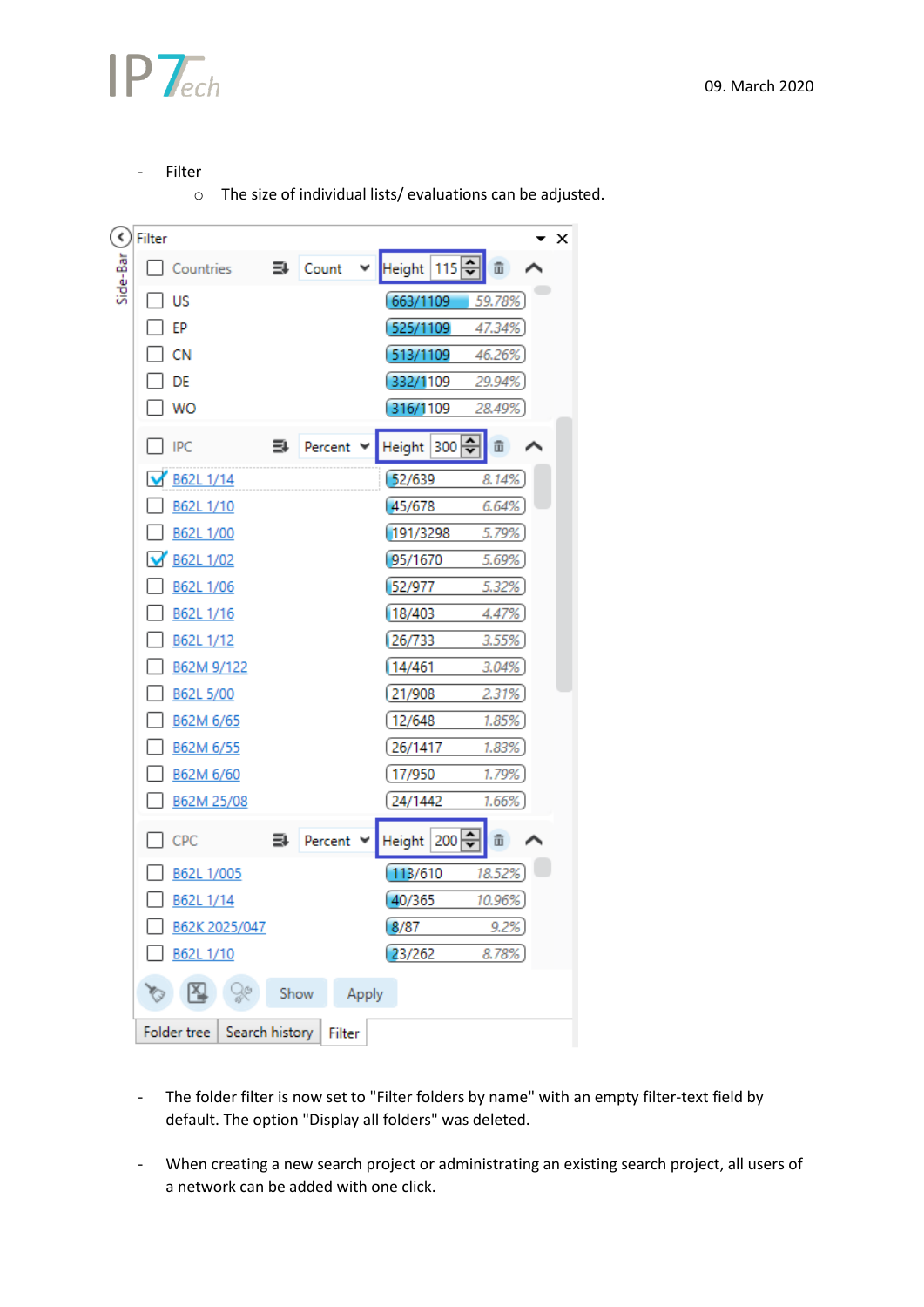

#### Patent number search

o It is now necessary to enter a separator between multiple patent numbers (, or ; or new line). This way it is possible to search for additional number formats (e.g. Indian numbers).

| <b>Dashboard</b> | <b>Result list</b> | Detail view                    | Searc |  |  |  |
|------------------|--------------------|--------------------------------|-------|--|--|--|
| ٠.               |                    | US 2011193316 A1; DE10316012A1 |       |  |  |  |
| Search           | $#$ Search         |                                |       |  |  |  |
| New              |                    | Number search                  |       |  |  |  |

- Folder creation date, modification date and respective user are now displayed in the folder details.

| <b>Carbon frame X</b>                                                                                       |  |
|-------------------------------------------------------------------------------------------------------------|--|
| Created by: Christoph Nothen (21/11/2019 14:14:42) Last modified by: Christoph Nothen (21/11/2019 14:14:42) |  |
| <b>Name</b>                                                                                                 |  |
| Carbon frame                                                                                                |  |

- New updates of IPC and CPC classes are now available in our database.
- German translations for IPC/CPC class descriptions are now available.
- Temporary groups can now be applied in the highlighting with one click.

|                               | 而            |                                   |
|-------------------------------|--------------|-----------------------------------|
| Temporary synonym groups      |              |                                   |
| <b>V</b> bike                 |              |                                   |
| <b>V</b> brake                |              |                                   |
| v disc                        |              |                                   |
|                               | m            | 亩                                 |
| Search history<br>Folder tree | Highlighting | Save all temporary synonym groups |

- The "Save" icon and the "Delete" icon were standardized in the program. (Save -> disc, Delete -> trash bin).
- The XML-export can now also export description texts.
- It is not possible anymore to create duplicates of highlighting schemes. Now the name must be unique.